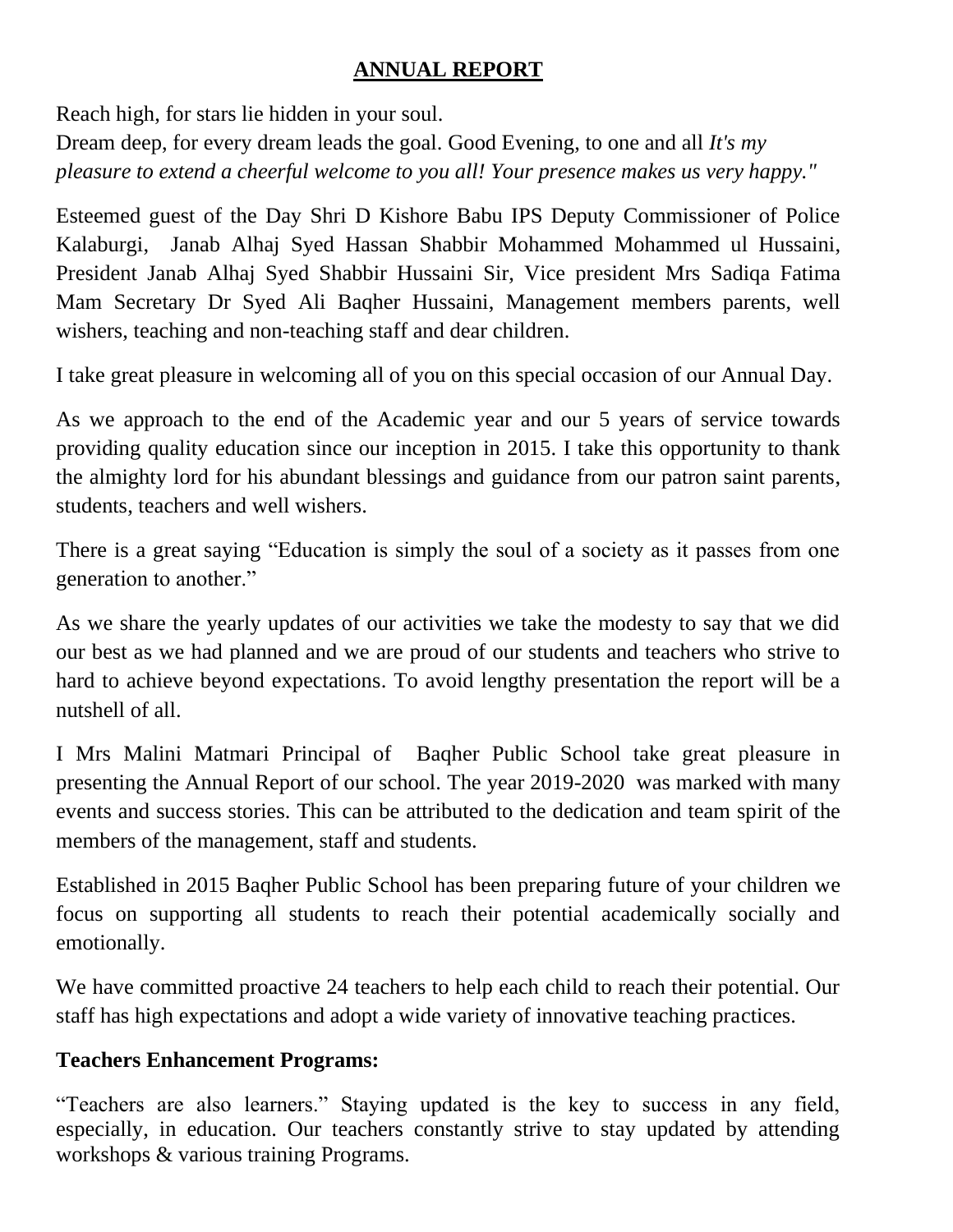Our teachers also attended workshops conducted by CBSE & OXFORD publishers. "Sow an act and you reap a habit sow a habit and you reap a character"

Dear parents, the most proud moment for Baqher Public School in 2019-2020 was CBSE inspection which was held in the month of October the team was very happy they appreciated our school campus, teaching method of our teachers and discipline of students. We are very happy to announce that we got our CBSE Affiliation.

# **CCA**

Co-curricular activities provides children opportunities to showcase their talents. House wise and open House competitions were conducted throughout the year in solo singing, Nath recitation , drawing and painting, English extempore, Cooking without fire , general quiz, Best out of Waste, Essay Writing, Debate etc.

CCA in our school helps our students to develop relationship skills and everlasting friendship where they learn to work in a group collaboratly.

## **Library**

The primary purpose of the library is to provide resource to meet the individual needs of our wards. Our library aims to provide the highest quality to basic communication skills  $(R, W, S, L)$ 

Our Library has been enriched with subscriptions for more number of newspapers, magazines, Educational periodicals and acquisition of a large number of books in fiction and in all school subjects.

## **Computer**

Apart from the teaching computer is also important for each and every student in the competitive era so the management have installed 25 computers for classes I to VIII Std Students.

Learn through Fun, Various activities like colors day, fruit & vegetable day, flower day, poetry recitation were organized to enhance the teaching and learning process in the Tiny Tots.

## **Academics**

Coming to academies we have 4 periodic tests and two main exams Mid Term and Final to measure the academic standard of the children as academies is very important to compete in this competitive world where they have to excel themselves.

PTA meetings were arranged periodically to inform the parents about their child's performance we cherish and thank all the parents for their cooperation and their constructive suggestion in our Endeavour of imparting quality education.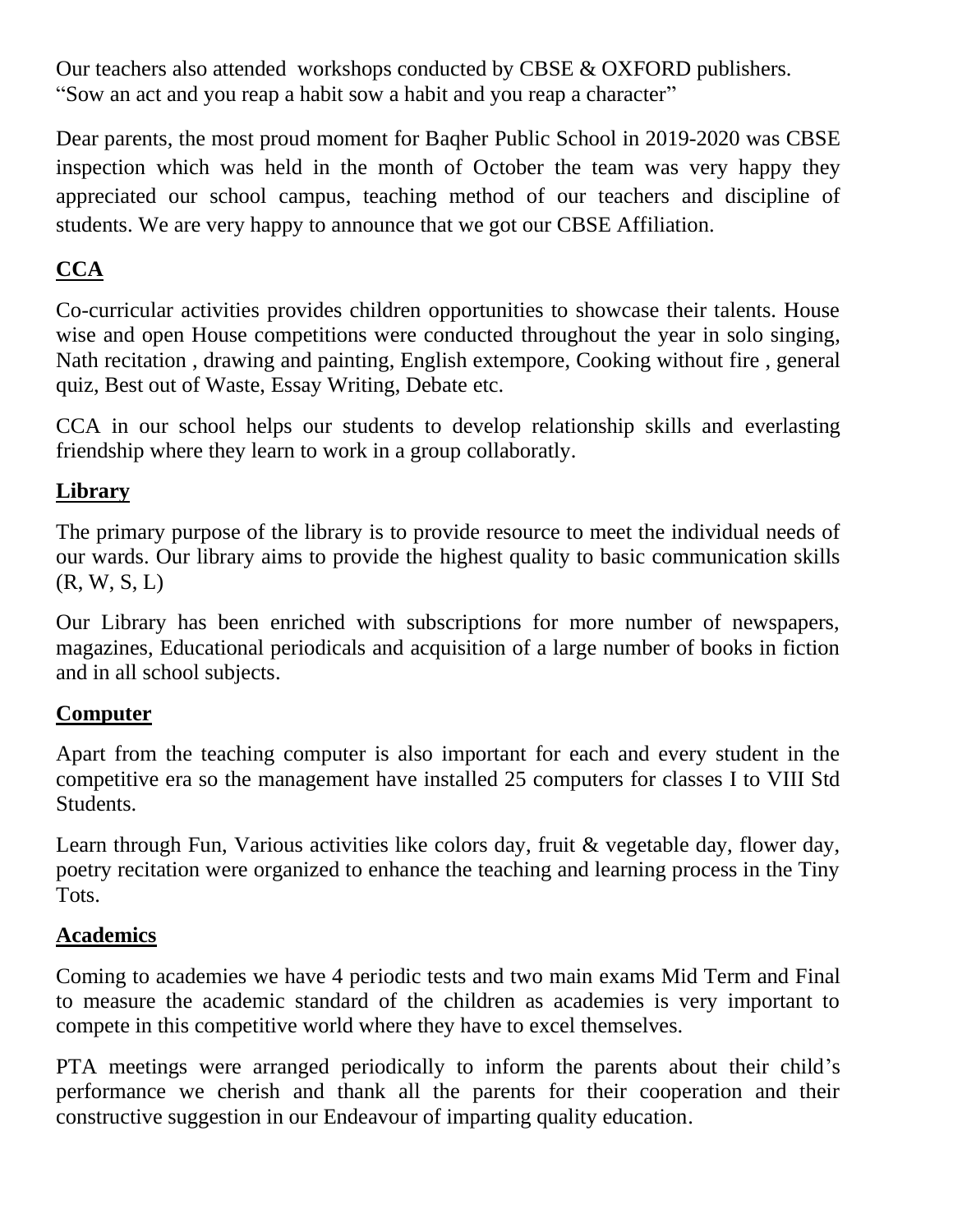Ladies and Gentlemen.

Along with these, various events are celebrated with a lot of vigour and fun. Some of them are:

Independence day was celebrated with great honour and patriotism where Advocate Vijay Kumar has hoisted the flag.

On Teachers day the children have performed various programmes for teachers. As a token of love management honored the teachers.

"*Grandparents are like stars. You don't always see them, but you know they're there." –*

We celebrated Grand Parents day to bring happiness among the Grand Parents various games and activities were organized and prizes were given to all the winners.

To show their love and affection towards the students on November 14 various competitions were organized for the children and winners have been awarded with Prizes.

The annual athletic meet was inaugurated by Dr Deepak Patil (THO Chincholi) with a spectacular march past and various events were conducted and winners was awarded with medals and certificates.

In this aspect I want to share with you all that our PT Sir Gurudatta has participated in state level tug ga fur and won first prize.

To make the children more active and independent field trips have been organized where V to VIII std students visited Bijapur. So that they get the idea of historical places.

This year we started our Scouts & Guides also in our school where 5th to 8th children has attended training program in Agriculture Training Centre and Police Training Centre.

The Management is so concern about the health of the children so they have organized health check-up which was done by Dr Sushma Ghalli and Team.

#### **Achievements 2019-20**

Baqher's Public School serves as an education model that nurtures the students achievements through holistic reform of education. We promote optimism and inspire students to take education as the most powerful weapon which can be used to change the world and where our students are taught how to think and not what to think one such example of our school where 2 students of our school 'Afifa Kounain' and 'Adeeba Ismail' who showcased their exceptional performance and proficiency in Math and Science talent search organized by Discovery Channel powered by BYJU'S I congratulate both these students for qualifying in  $1<sup>st</sup>$  and  $2<sup>nd</sup>$  rounds where nearly 60lakhs students participated from 17 thousand schools across 29 states Keep It Up students as